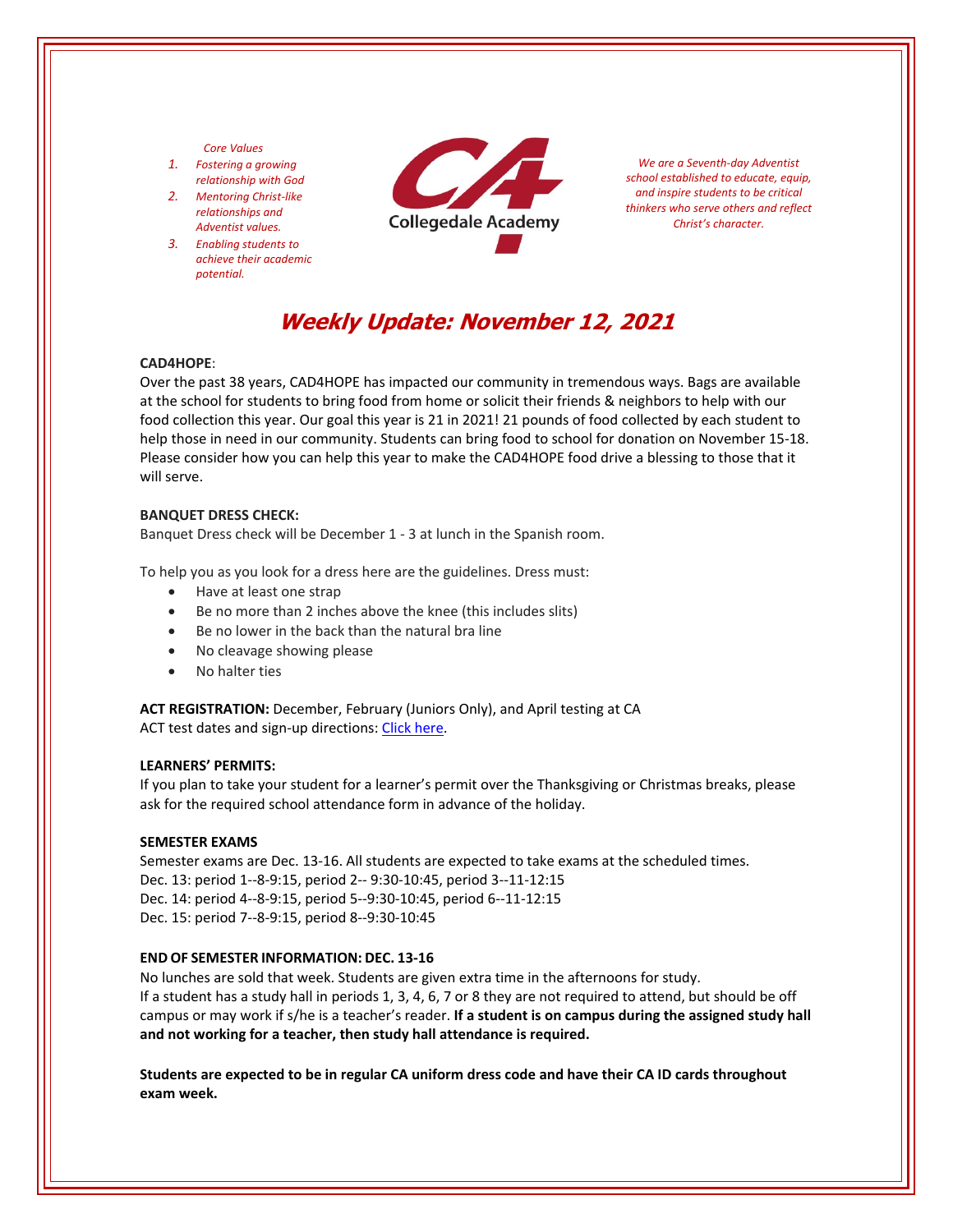#### **EXAM PERMITS:**

Each student is **emailed** (probably on Dec. 9‐10) an exam permit/pdf file when all discipline and/or library fines have been cleared. In addition, the student's business office account must be up-to-date. Students are expected to show the pdf exam permit at each exam so iPads should be taken to exams and then stored under the desk.

### **SEMESTER WITHDRAWALS**

If you foresee your student withdrawing from CA at the semester, the following must be returned/cleared before an official transcript may be issued to another school:

- iPad & all passwords/codes for it; iPad cord & charger block
- cleaned locker
- course books returned: textbooks and paperbacks issued
- library books/fines
- athletic uniform/gear returned
- music folders/instruments returned
- clearance from the business office

#### **CHANGING COURSES/SWITCHING SECTIONS**

Most students will not need to change their schedules for second semester. However, if your student does need to add/drop a course, the semester is the time to do so. Students have two weeks to make schedule changes. Please see Mrs. Alvarez for schedule changes.

# **JOSTENS ORDERS – SENIOR PARENTS**

If you need to order something for graduation (announcements/invitations), please do so via the website: [www.Jostens.com](https://www.jostens.com/) and enter Collegedale Academy when it asks for the school. (Do not order a cap/gown online, the school has placed that order) You may also contact Jostens in Dalton, GA at 706‐226‐4446.

#### **POWERSCHOOL—**see your student's grades/attendance any time!

https://ca-[net.powerschool.com](https://ca-net.powerschool.com/public/) is the url for the PowerSchool log in. Parents, please remember to use your PowerSchool login and password connecting your student(s) to your account with your parent access codes for each student. Parents may change their usernames/passwords. Under email notifications, you select how often you wish to receive email notifications and how detailed the grade and attendance reports will be.

**The mobile app:** if grades are not showing, try uninstalling and re-installing the app on your phone. The district code is WXBH. Don't yet have the mobile app? Go to your app store and look for PowerSchool Mobile with this logo. Make sure to get the dark background.



## **LUNCH MENU:**

- Mondays/Freshmen: Chick Patty & Grillers
- Tuesdays/Juniors: Haystacks
- Wednesdays/Sophomores: Special K Loaf
- Thursdays/Seniors: Baked Ziti
- Fridays/CA Organizations: Pizza by the slice or box, Students wanting to reserve a lunch for the day. Please Mr. Baldwin to pick up a ticket.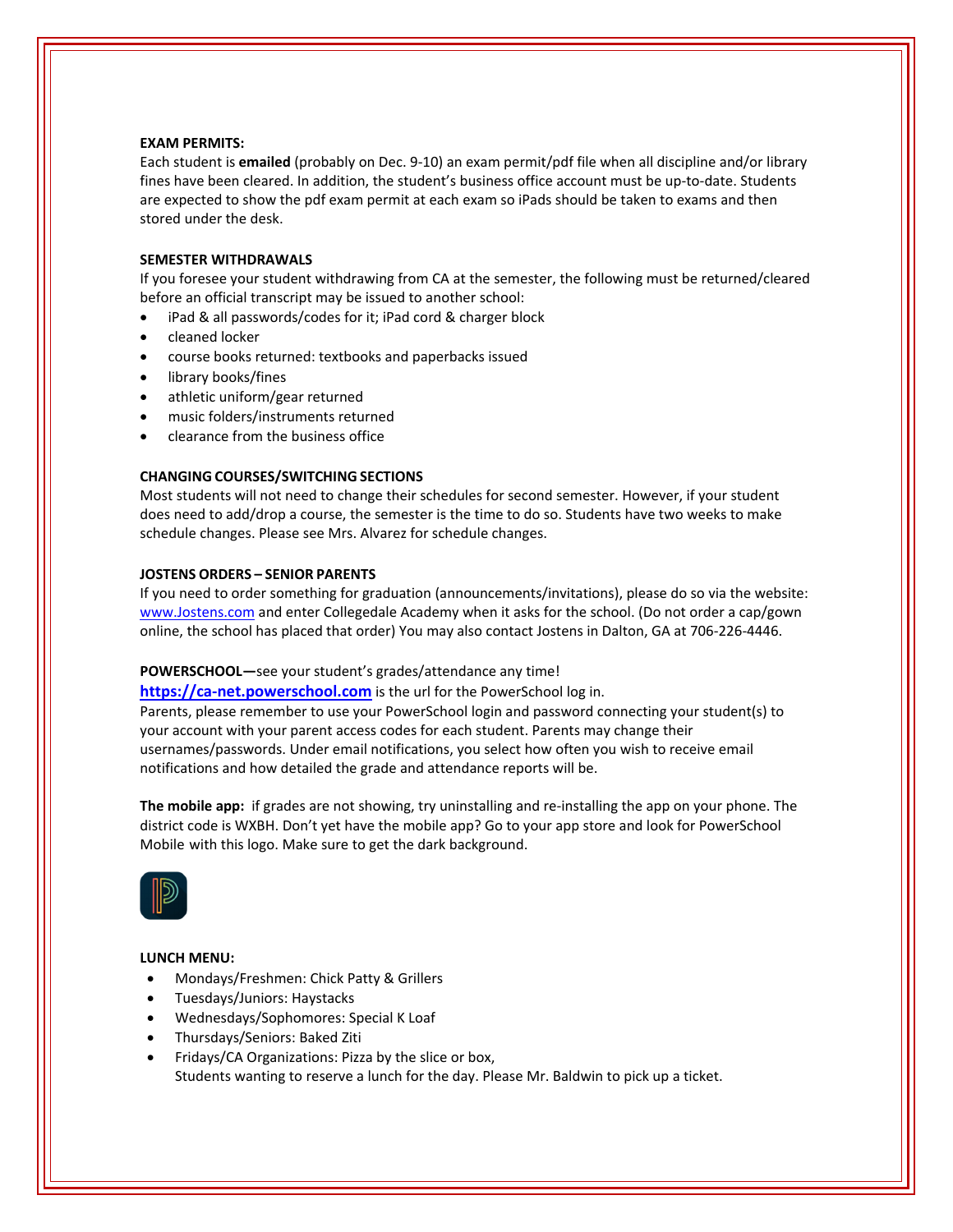### **JOIN THE CA (HIGH) PRAYING PARENTS**

Our community believes in the power of prayer and specifically takes time out each week to collectively pray for the students at Collegedale Academy. All parents are encouraged to come and pray for the high school students each week on Thursdays starting at 8am. Currently the group is meeting in the courtyard on the backside of the high school's administration building. For more information, please contact the group's volunteer leader Ingrid Moon ‐ 719‐480‐2146.

### *HELPFUL LINKS: many are found under "Forms & Information" in the high school section.*

- **1.** Bell Schedule Click [Here](https://www.collegedaleacademy.com/wp-content/uploads/2018/08/Bell-Schedule.pdf)
- **2.** Faculty Contact List: names, numbers, emails, what they teach/do. Click [here](https://www.collegedaleacademy.com/wp-content/uploads/2021/08/faculty-only-2021-2022.pdf)
- **3.** 2021‐2022 calendar, go to [collegedaleacademy.com](https://www.collegedaleacademy.com/calendars/)
- **4.** The Student Handbook is located at collegedaleacademy.com
- **5.** The *Echolier*: [caecholier.com](https://caecholier.com/)
- **6.** CA Library: CA HS [library](https://southernuniongcc.mlasolutions.com/m5/catalog/(S(j2uee4uxwmjay51sxgqkcszw))/default.aspx?installation=CDA) site
- **7.** Academic Excellence Policy: Click [Here](https://www.collegedaleacademy.com/wp-content/uploads/2018/08/Academic-Excellence-Policy.pdf)
- **8.** ACT test dates: Practice for the ACT via CA Library site. Test is offered Sept., Dec., and April each year. Link: Click [Here](https://www.act.org/)
- **9.** College Admissions and HOPE Scholarship requirements click [here](https://www.collegedaleacademy.com/wp-content/uploads/2019/08/TSAC-Scholarship-Info.pdf)
- **10.** Hope Scholarship (TSAC) Link: Click [here](https://www.tn.gov/collegepays/money-for-college/tn-education-lottery-programs/tennessee-hope-scholarship.html)
- **11.** TNPromise (TSAC) Link: Click [Here](https://www.tn.gov/tnpromise.html)
- 12. Pre-Arranged Absence Form click [here](https://www.collegedaleacademy.com/wp-content/uploads/2016/11/Class-Absence-Request-Form-May-2017.pdf)
- **13.** Rescheduling Exams: please refer to page 30 of the Student Handbook
- **14.** Community Service (suspended until further notice)
- **15.** Leadership Team Petition Form: for organizational and individual requests [here](https://www.collegedaleacademy.com/wp-content/uploads/2019/08/Leadership-Petition-SSch.pdf)
- 16. Transcript Release: send a C.A. transcript to another location. Click [here](https://www.collegedaleacademy.com/wp-content/uploads/2016/12/transcriptrelease2014.pdf)
- 17. Field Trip/Activity Permission Form. Click [here](https://www.collegedaleacademy.com/wp-content/uploads/2018/08/Field-Trip-form.pdf)
- **18.** New Drivers: please see the Student Handbook for attendance paperwork required for Learners' Permits.
- 19. Student Accident Insurance Policy click [here.](https://adventistrisk.org/en-us/insurance/nad/k-12-student-accident)

### **UPCOMING ACTIVITIES**

Nov. 13, CA Basketball vs GCA

- Nov. 14, Scholars TEDTalk Field Trip
- Nov. 15‐18, CAD4HOPE Food Collection
- Nov. 15‐19, Spirit Week
- Nov. 16, CA BB vs McCallie
- Nov. 18, CA BB @Montgomery
- Nov. 19, Junior Vespers
- Nov. 20, Costume Kickball
- Nov. 22‐24, CA BB ‐ CCS Tournament
- Nov. 22‐26, Thanksgiving Break **NO SCHOOL**
- Nov. 30, CA Band @ SAU Christmas Tree Lighting
- Nov. 30, CA BB vs McCallie
- Dec. 1, Jazz Band & Acro @Chambliss Home
- Dec. 3, Chamber Orchestra Open Performance
- Dec. 4, SA Junk Scramble
- Dec. 5, SA Banquet @5:30pm
- Dec. 6, CA BB vs Notre Dame
- Dec. 7, CA BB vs Boyd
- Dec. 9, Christmas Concert
- Dec. 10, ACT **NO SCHOOL**
- Dec. 12, Choir and Strings Performance @5:30pm
- Dec. 13‐16 Semester Exams